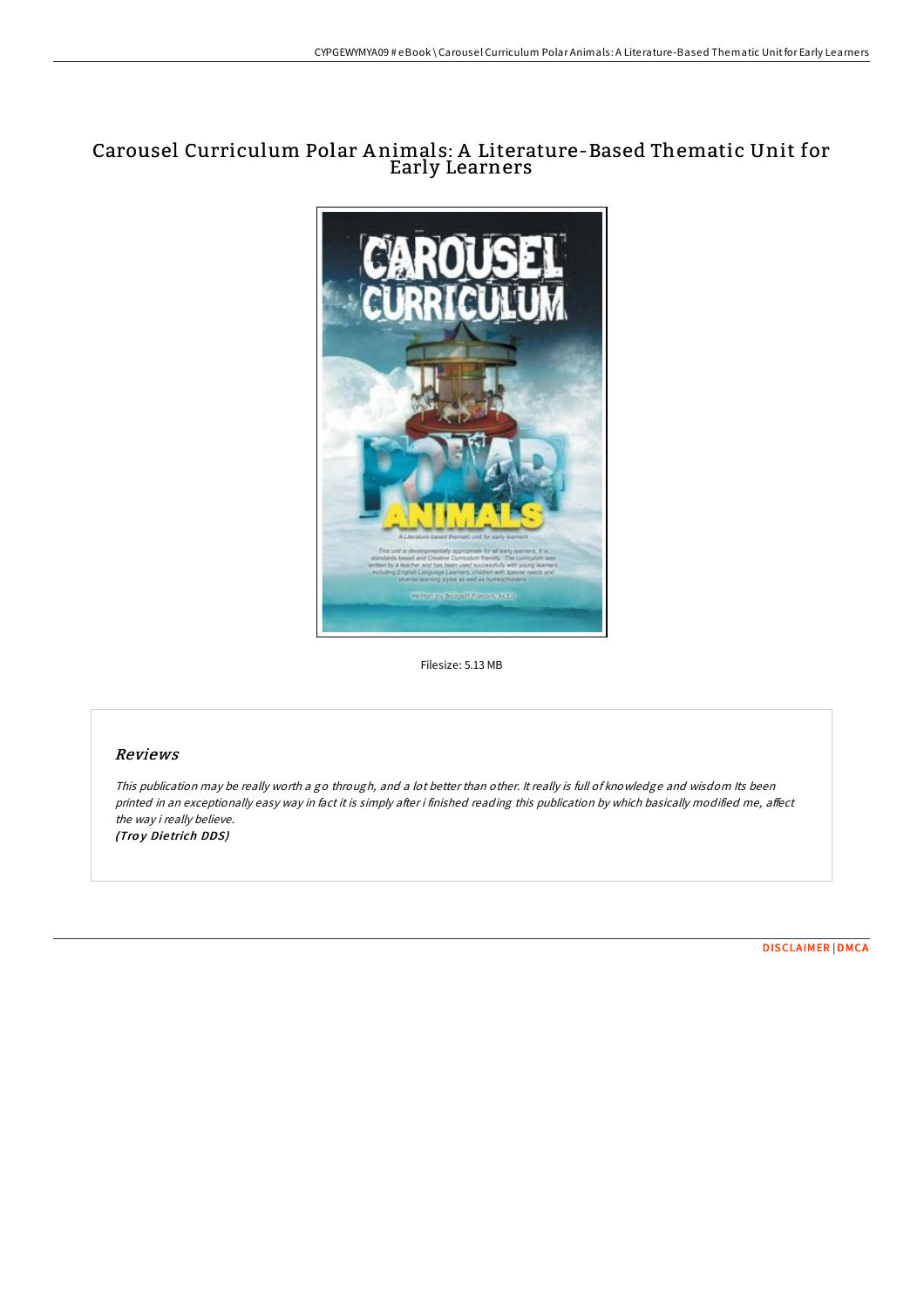## CAROUSEL CURRICULUM POLAR ANIMALS: A LITERATURE-BASED THEMATIC UNIT FOR EARLY LEARNERS



Xlibris, Corp. Paperback. Book Condition: New. Paperback. 66 pages. Dimensions: 9.0in. x 6.0in. x 0.1in.CAROUSEL CURRICULUM Definitioncarousel: a merry-go-round, a conveyer on which items are placed for later retrieval. (Education should be fun, and we learn by retrieving old information and building on it. ) My curriculum is a collection of literature-based thematic units for early learners. The units are developmentally appropriate for all early learners. They are standards based and Creative Curriculum friendly. Carousel Curriculum has been used successfully with young learners including English language learners, children with special needs and diverse learning styles as well as homeschoolers. I am a teacher with 35 years of teaching experience in the areas of early childhood education and early childhood special education. Principals and co-workers always expressed an interest in my thematic units. This planted the bug for me to write down and market what I have used successfully for so many years. The curriculum was created through years of education, experience, trial and error, revisions, and updating. Each unit covers a span of 4-6 weeks. Each unit includes an introduction, weekly outlines, daily plans, poems and songs, a book list, additional activities listed by domain, and related ideas for centers. Each unit can be used independently or be used as part of the collection of units to create an interwoven curriculum: Animals And Their Environments. The total collection includes: Farm Animals, Forest Animals in Winter, Polar Animals, Jungle Animals, Pond Animals, and Ocean Animals. Additional units available are Farm Crops, A Safari, The Zoo, and The Circus. I hope the units will be a great resource for you and your class. Enjoy!!! This item ships from multiple locations. Your book may arrive from Roseburg,OR, La Vergne,TN. Paperback.

Read Carousel [Curriculum](http://almighty24.tech/carousel-curriculum-polar-animals-a-literature-b.html) Polar Animals: A Literature-Based Thematic Unit for Early Learners Online R Download PDF Carousel [Curriculum](http://almighty24.tech/carousel-curriculum-polar-animals-a-literature-b.html) Polar Animals: A Literature-Based Thematic Unit for Early Learners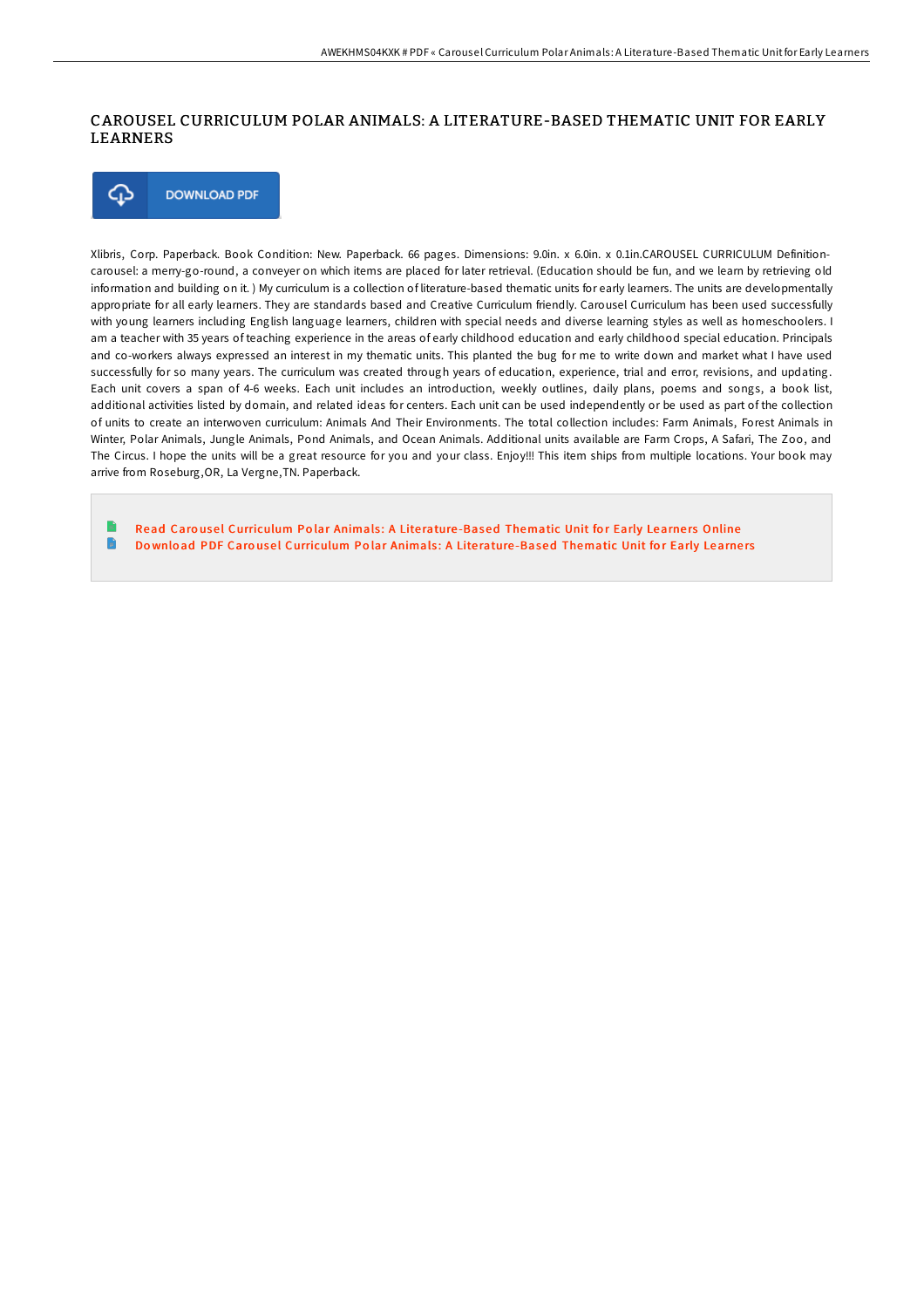### Relevant eBooks

The About com Guide to Baby Care A Complete Resource for Your Babys Health Development and Happiness by Robin Elise Weiss 2007 Paperback

Book Condition: Brand New. Book Condition: Brand New. Save Document »

### And You Know You Should Be Glad

HarperCollins Publishers Inc, United States, 2014. Paperback. Book Condition: New. Reprint. 201 x 132 mm. Language: English. Brand New Book \*\*\*\*\* Print on Demand \*\*\*\*\*. A highly personal and moving true story of friend-ship and... Save Document »

Everything Ser The Everything Green Baby Book From Pregnancy to Babys First Year An Easy and Affordable Guide to Help Moms Care for Their Baby And for the Earth by Jenn Savedge 2009 Paperback Book Condition: Brand New, Book Condition: Brand New, Save Document »

Six Steps to Inclusive Preschool Curriculum: A UDL-Based Framework for Children's School Success Brookes Publishing Co. Paperback. Book Condition: new. BRAND NEW, Six Steps to Inclusive Preschool Curriculum: A UDL-Based Framework for Children's School Success, Eva M. Horn, Susan B. Palmer, Gretchen D. Butera, Joan A. Lieber, How... **Save Document »** 

Klara the Cow Who Knows How to Bow (Fun Rhyming Picture Book/Bedtime Story with Farm Animals about Friendships, Being Special and Loved. Ages 2-8) (Friendship Series Book 1)

Createspace, United States, 2015. Paperback. Book Condition: New. Apoorva Dingar (illustrator). Large Print. 214 x 149 mm. Language: English. Brand New Book \*\*\*\*\* Print on Demand \*\*\*\*\*. Klara is a little different from the other... Save Document »